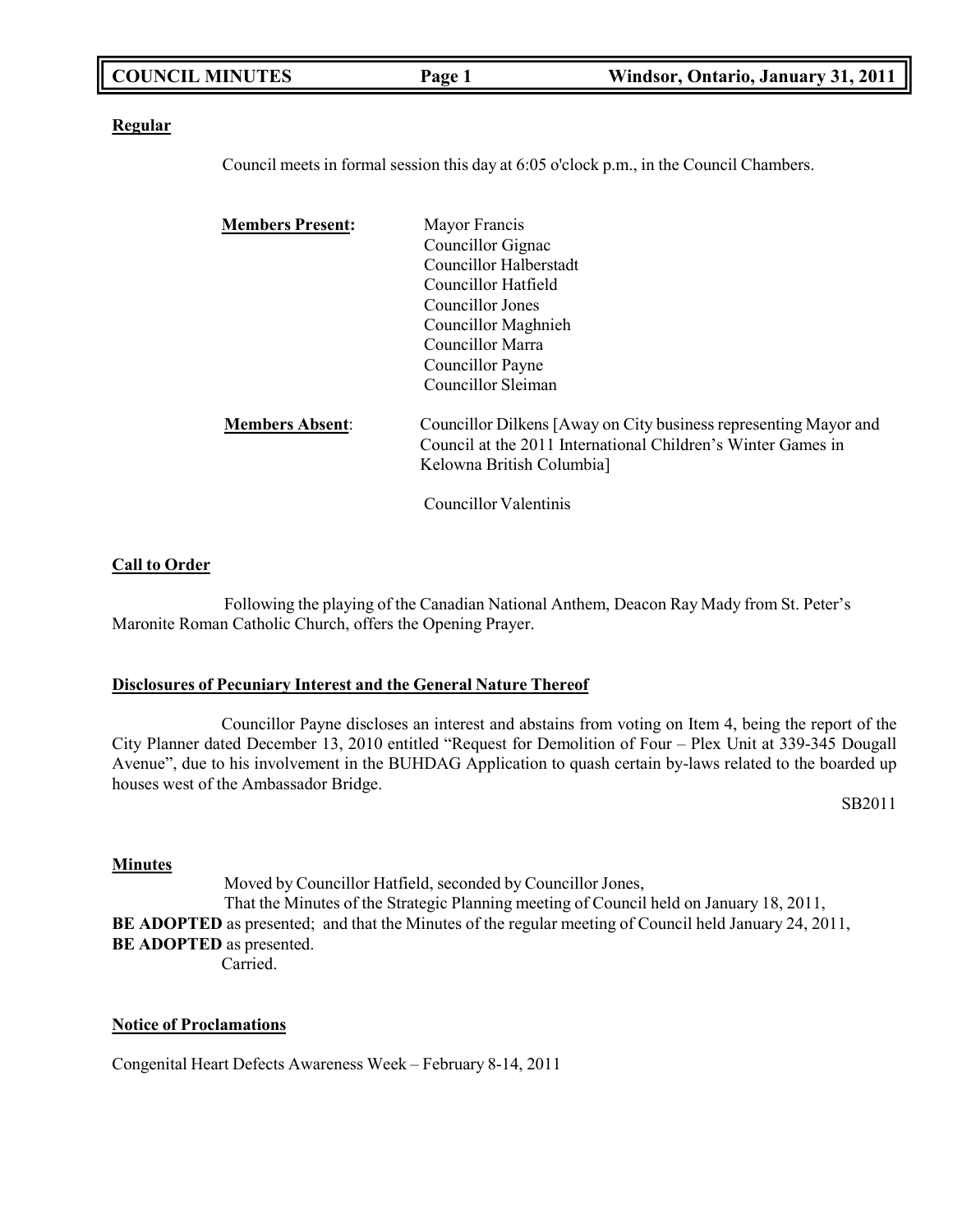# **COUNCIL MINUTES Page 2 January 31, 2011**

#### **Committee of the Whole**

Moved by Councillor Maghnieh, seconded by Councillor Marra,

That Council do now rise and move into Committee of the Whole with the Mayor presiding for the purpose of dealing with:

- (a) communication items;
- (b) consent agenda;
- (c) hearing requests for deferrals or referrals of any items of business;
- (d) hearing presentations and delegations;
- (e) consideration of business items;
- (f) consideration of Committee reports:
	- (i) **Report of Special In-Camera Meeting or other Committee as may be held prior to Council** (if scheduled);
	- (ii) **Report No. 2 of the Small Business Advisory Panel** of its meeting held January 31, 2011.

(g) consideration of by-laws 18-2011 through 23-2011 (inclusive). Carried.

### **Communications**

Moved by Councillor Payne, seconded by Councillor Sleiman,

**M31–2011** That the following Communication Items 1 to 3 and 5 inclusive, as set forth in the Council Agenda **BE REFERRED** as noted except Communication No. 4 which is dealt with as follows:

# **Communication No. 4:**

Moved by Councillor Hatfield, seconded by Councillor Jones,

**M32-2011** That the correspondence date January 25, 2011 pertaining to the request from the National Wall of Remembrance Association **BE NOTED AND FILED**, and further request that local legions contact the City of Windsor when local fundraiser events happen.

Carried.

| Item           | From                  | <b>Description</b>                                                   |
|----------------|-----------------------|----------------------------------------------------------------------|
|                |                       | "A Land Use Planning Guide for Businesses" (previously distributed). |
| 1              | Ministry of Municipal | <b>City Planner</b>                                                  |
|                | Affairs and Housing   | Note & File                                                          |
|                |                       | GM2011                                                               |
|                |                       | Lake Erie Lakewide Management Plan - Annual Report 2010.             |
| $\overline{2}$ | Environment Canada    | <b>City Engineer</b>                                                 |
|                |                       | Note & File                                                          |
|                |                       | <b>GP2011</b>                                                        |
|                |                       | Pathway to Potential 2010 Community Report.                          |
| 3              | Pathway to Potential  | <b>Community Development &amp; Health Services Commissioner</b>      |
|                |                       | Note & File                                                          |
|                |                       | SS/10488                                                             |
| 4              | Office of The Mayor   | National Wall of Remembrance – Request for Financial Support.        |
|                |                       | <b>COUNCIL DIRECTION REQUESTED</b>                                   |
|                |                       | Chief Financial Officer & City Treasurer                             |
|                |                       | <b>APR2011</b>                                                       |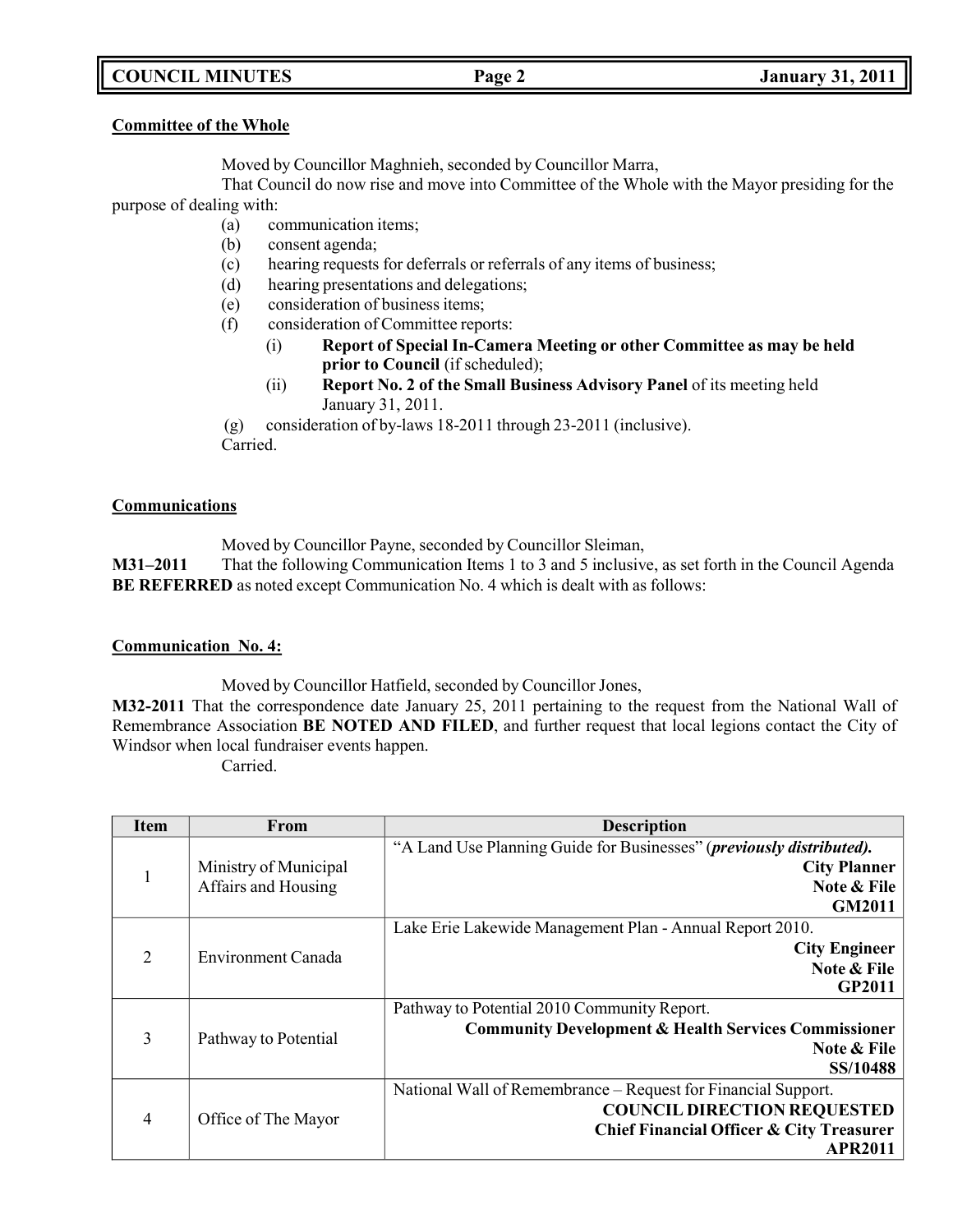| <b>COUNCIL MINUTES</b> | Page 3 | <b>January 31, 2011</b> |
|------------------------|--------|-------------------------|
|                        |        |                         |

|               | Public Works – Traffic Operations: Capital Budget 2010. |                |
|---------------|---------------------------------------------------------|----------------|
| City Engineer |                                                         | Note & File    |
|               |                                                         | <b>AFB2011</b> |

Carried.

### **Consent Agenda**

Moved by Councillor Gignac, seconded by Councillor Jones,

That the following Consent Agenda and the recommendations contained in the administrative reports **BE APPROVED** as amended:

Item 2 Response to CQ82-2010 and CQ83-2010 Matters Pertaining to the Little River Item 3 Amendment of By-law 366-2003 Item 9 Superior Court File 7161, Proposed Settlement

Carried.

### **Deferrals and/or Referrals and Withdrawals**

# **Request Automotive Repair Business at 3540 Wolfe Court**

At the request of Mr. Daniel Vollans, Item No. 1, being the report of the City Planner dated January 14, 2011 entitled "Request Automotive Repair Business at 3540 Wolfe Court", is being withdrawn at this time.

MH/9899 1

(For final disposition of this matter, see Clause **CR44/2011** in Schedule "A" attached hereto.)

### **Request for Demolition of Four-Plex Unit at 339-345 Dougall Avenue**

At the request of Jeff Belanger, property owner of 339-345 Dougall Avenue, the matter is being deferred to the February 28, 2011 meeting of Council to all for the property owner to receive a formal report with findings, including photographic documentation.

SB2011 4

(For final disposition of this matter, see Clause **CR47/2011** in Schedule "A" attached hereto.)

# **Final Approval of the Draft Economic Revitalization Community Improvement Plan (CIP)**

# **Chris Schnurr, resident of Ward 4**

Chris Schnurr, resident of Ward 4, appears before Council to request that the report of the City Planner dated January 14, 2011 entitled "Final Approval of the Proposed Economic Revitalization Community Improvement Plan (CIP)" **BE DEFERRED** for a 30 day period to allow ample time for review.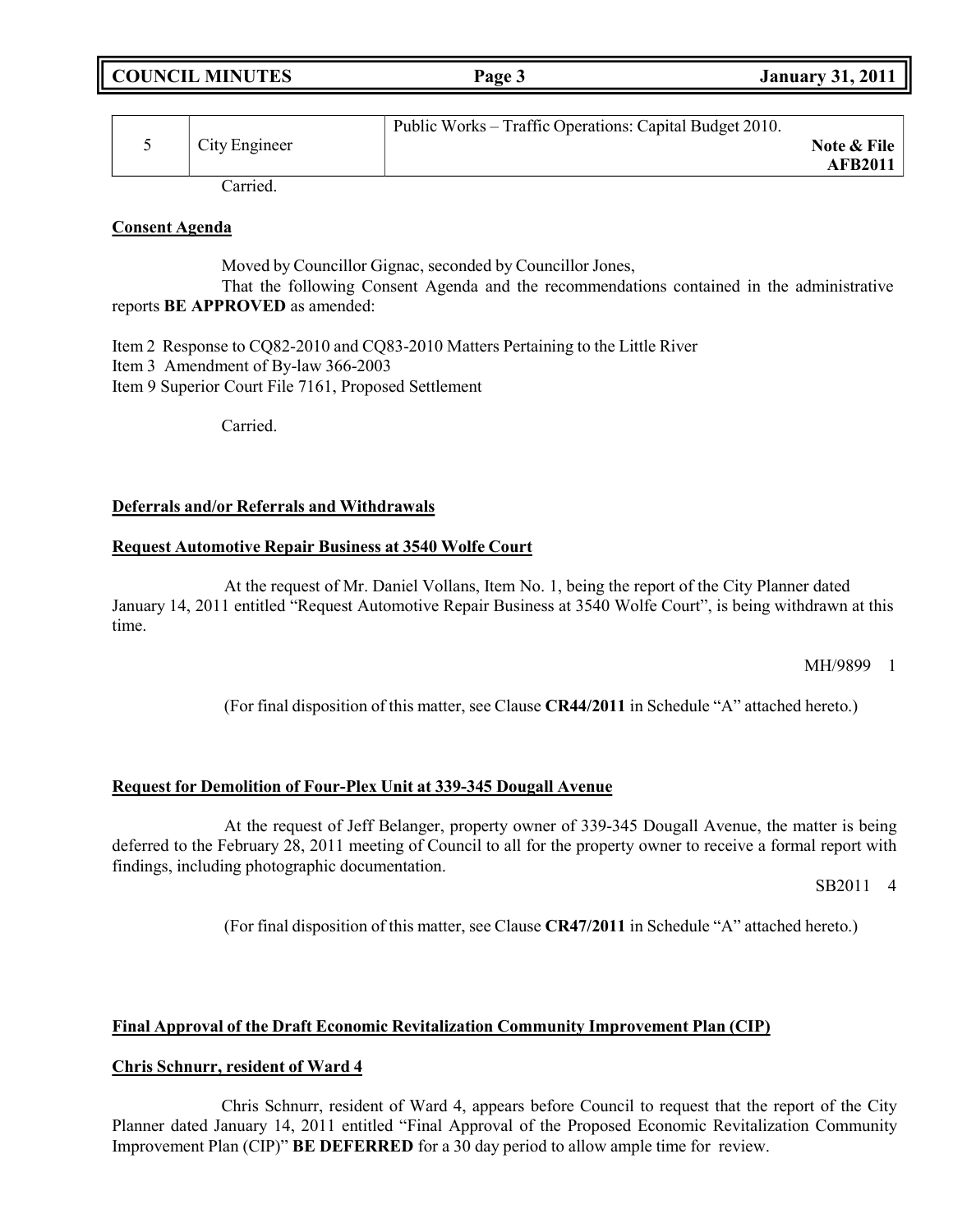Moved by Councillor Payne, seconded by Councillor Halberstadt,

That the report of the City Planner, dated January 14, 2011 entitled "Final Approval of the Proposed Economic Revitalization Community Improvement Plan (CIP)" **BE DEFERRED** for a minimum of 30 days to allow ample time for review.

The motion is put and is lost. Aye Votes: Councillors Payne and Halberstadt. Nay Votes: Councillors Gignac, Hatfield, Jones, Maghnieh, Marra and Sleiman. Absent: Councillors Dilkens and Valentinis.

**Clerks Note:** As the motion to defer did not obtain majority support, the matter will be heard this evening.

### **Presentations & Delegations:**

### **DELEGATIONS**

### **Request for Reduction of Development Charges by Tuscany Oaks Ltd. at 11003 Tecumseh Road East**

#### **John Rauti, representing Tuscany Oaks Ltd.**

John Rauti, representing Tuscany Oaks Ltd., appears before Council to request that Council reject the administrative recommendation to deny the reduction of the development charges for 11003 Tecumseh Road East pertaining to Tuscany Oaks Ltd., and the construction of two six unit multiple dwellings, suggesting that to avoid paying development charges the Applicant would have had to apply for a building permit by the May31, 2010 deadline, due to the provincial requirements surrounding accessibility issues, adjustments were required which created a delay in obtaining a building permit, and concludes by stating that if granted, construction can begin immediately.

#### **ZS/10686** 8

(For final disposition of this matter, see Clause **CR51/2011** in Schedule "A" attached hereto.)

# **Request for the Waiver of Fees by Habitat for Humanity – 1088 Lawrence Avenue and 1094 Dawson Avenue**

#### **Laura Gould, Executive Director, Habitat for Humanity**

Laura Gould, Executive Director, Habitat for Humanity, appears before Council to request that Council reject the administrative recommendation to refer the request for the waiver of the fees pertaining to the 2011 build project at 1088 Lawrence Avenue and 1094 Dawson Avenue, to the 2011 budget deliberations, stating that in the past City Council has been generous in approving grants-in-lieu of for building, development and related fees, and concludes by stating that such a grant will improve their ability to fulfill their mandate and provide decent, affordable housing in partnership with families in need.

#### **GH/10878** 5

(For final disposition of this matter, see Clause **CR48/2011** in Schedule "A" attached hereto.)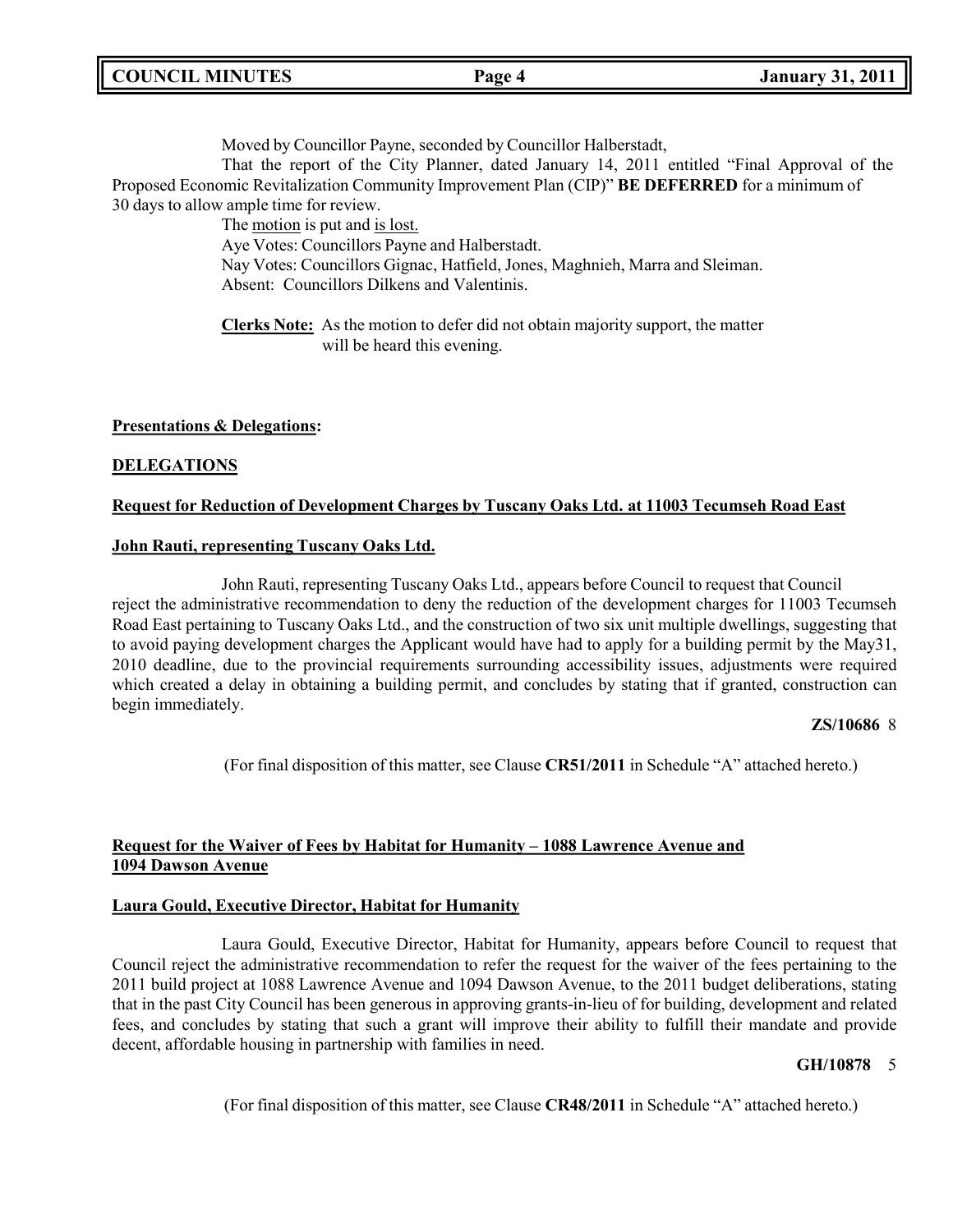#### **ABC Governance Review – Consultant's Report**

#### **Carol Easton, resident of Ward 5**

Carol Easton, resident of Ward 5, appears before Council to speak in support of the administrative recommendation to change the governance structure of Agencies, Boards, Commissions, and Committees, suggesting that the Bicycling Committee be replaced with an Active Transportation Committee to meet the needs of the pedestrian traffic.

Mayor Francis leaves the meeting at 6:32 o'clock p.m. and Councillor Jones assumes the Chair.

#### **David Hanna, resident of Ward 1**

David Hanna, resident of Ward 1, appears before Council to speak in support of the administrative recommendation to change the governance structure of Agencies, Boards, Commissions, and Committees, suggesting that a Public Space Committee be established, referencing the Windsor "SEEN" Report of 2004.

Mayor Francis returns to the meeting at 6:55 o'clock p.m. and Councillor Jones returns to his seat at the Council table.

#### **Al Nelman, resident of Ward 8**

Al Nelman, resident of Ward 8, appears before Council to request that Council reject the administrative recommendation to change the governance structure of Agencies, Boards, Commissions, and Committees, suggesting that this would be a huge undertaking, and concludes by stating further review of the comprehensive consultant's report is required prior to the endorsement of the new governance structure.

### **Alex Foley, resident of Ward 10**

Alex Foley, resident of Ward 10, appears before Council to speak in support of the administrative recommendation to change the governance structure of Agencies, Boards, Commissions, and Committees, suggesting that the new governance will streamline the process and reduce costs, and concludes by stating that further review of the comprehensive consultant's report is required prior to the endorsement of the new governance structure.

#### **Les Chaif, resident of Ward 2**

Les Chaif, resident of Ward 2, appears before Council to request that Council reject the administrative recommendation to change the governance structure of Agencies, Boards, Commissions and Committees, suggesting that the new structure lacks in transparency and concludes by stating that further review of the comprehensive consultant report is required prior to the endorsement of the new governance structure.

#### **Merv Dependleton, resident of Ward 7**

Merv Dependleton, resident of Ward 7, appears before Council appears before Council to request that Council reject the administrative recommendation to change the governance structure of Agencies, Boards, Commissions and Committees, suggesting that the recommendations presented in the Consultant's report will have a large impact on the future direction of the City of Windsor, and concludes by requesting that a one month deferral of the matter be granted to further review the comprehensive consultant report.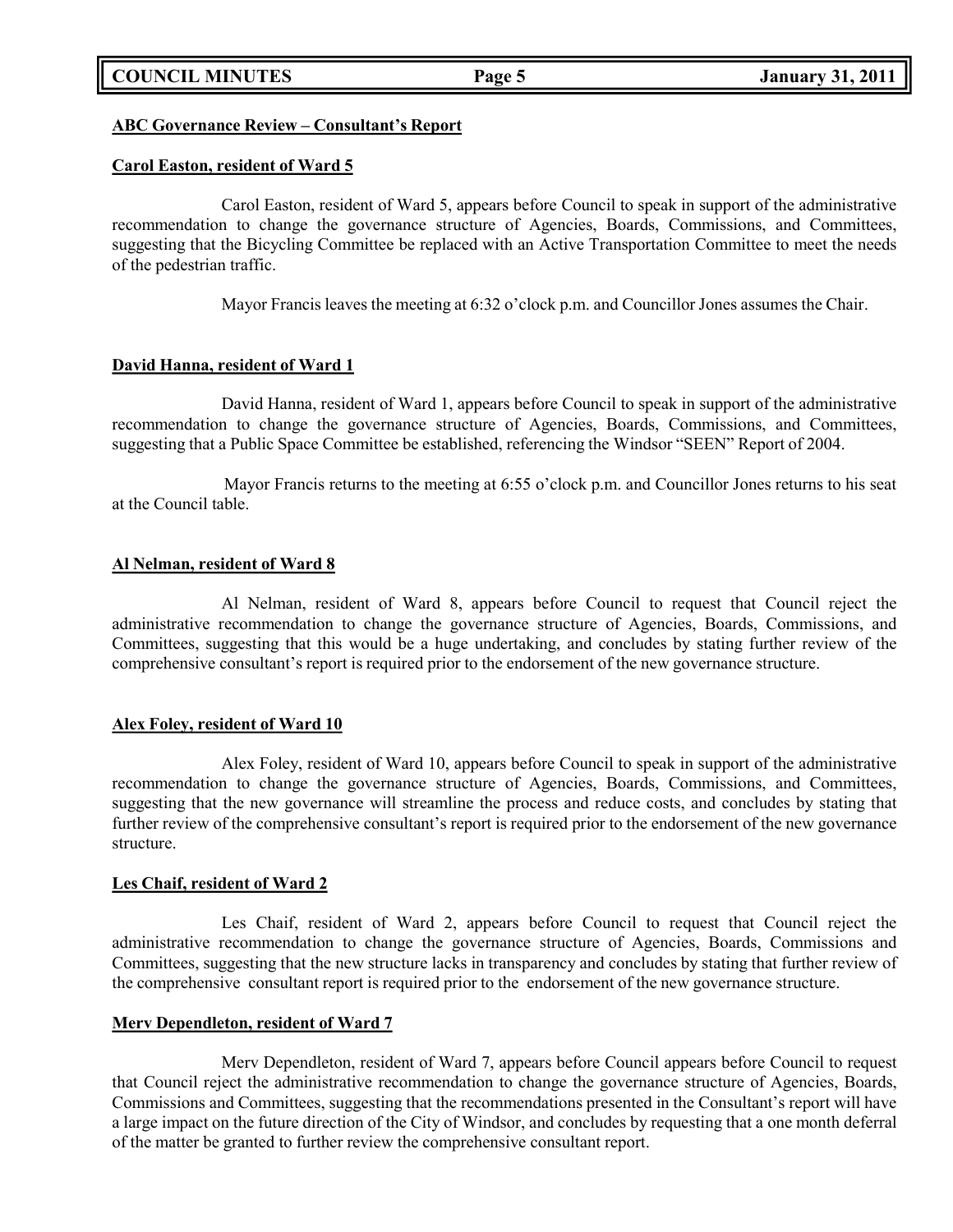| <b>COUNCIL MINUTES</b> |  |  |
|------------------------|--|--|
|------------------------|--|--|

## **Bruce Peever, Consulting Manager, Performance and Technology, KPMG**

Bruce Peever, Consulting Manager, Performance and Technology, KPMG, appears before Council and is available for questions regarding the Consultant's report pertaining to the governance structure of Agencies, Boards, Commissions and Committees he is proposing for the City of Windsor.

GH/10878 6

(For final disposition of this matter, see Clause **CR49/2011** in Schedule "A" attached hereto.)

# **Final Approval of the Draft Economic Revitalization Community Improvement Plan (CIP)**

Mayor Francis leaves the meeting at 8:33 o'clock p.m. and Councillor Jones assumes the Chair.

# **Kevin Flood, resident of Ward 2**

Kevin Flood, resident of Ward 2, appears before Council to request that Council reject the administrative recommendation to approve the City of Windsor Economic Revitalization Community Improvement Plan (CIP), suggesting that the document presented has numerous unanswered questions, respecting the benefits to the current business community, and concludes by requesting a one month deferral of the matter to allow for further review.

Mayor Francis returns to the meeting at 8:36 o'clock p.m. and Councillor Jones returns to his seat at the Council table.

### **Terry Berthiaume, Essex Terminal Railway and Morterm Ltd.**

Terry Berthiaume, Essex Terminal Railway and Morterm Ltd., appears before Council to speak in support of the administrative recommendation to approve the City of Windsor Economic Revitalization Community Improvement Plan (CIP), suggesting that though he endorses the CIP, existing businesses may find it difficult to compete with new businesses and their lower cost structure, and concludes by suggesting lower taxes for all businesses new or current.

### **Chris Schnurr, resident of Ward 4**

Chris Schnurr, resident of Ward 4, appears before Council to request that Council reject the administrative recommendation to approve the City of Windsor Economic Revitalization Community Improvement Plan (CIP), suggesting that the development of a criteria for Council is required, outlining the following: assist Councillors in determining whether or not incentives are necessary; conduct a risk/benefit analysis; refine the Community wide CIP to include special zones, examples being the downtown, BIA districts and the Windsor Airport; to provide an alternative to the tax increment grant structure, and concludes by requesting a one month deferral of the matter to further develop the criteria for Council.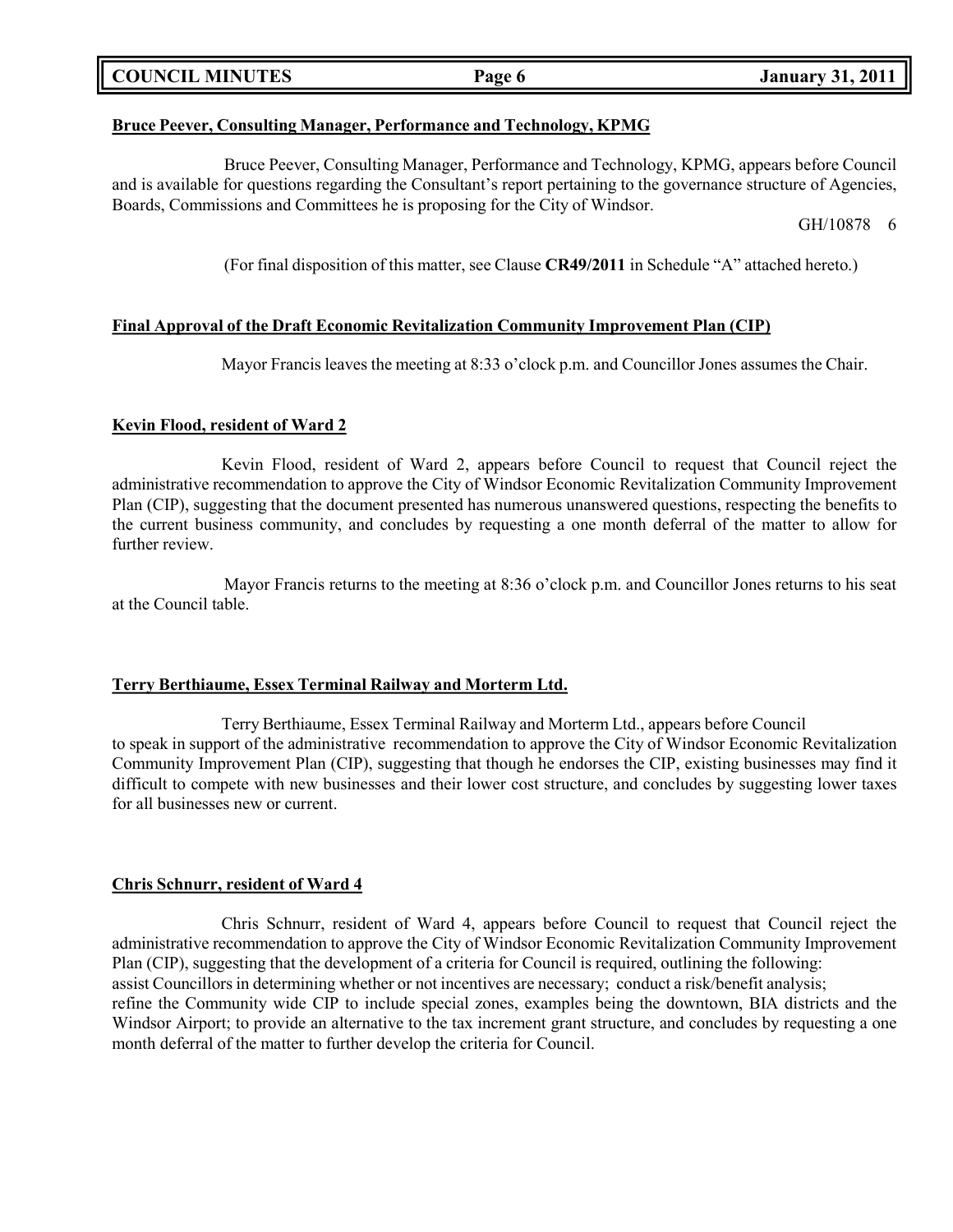| <b>COUNCIL MINUTES</b> |  |
|------------------------|--|
|------------------------|--|

#### **Ron Gaudet, Chief Executive Officer, WindsorEssex Economic Development Corporation and Patrick Persichilli, Executive Vice President, WindsorEssex Economic Development Corporation**

Ron Gaudet, Chief Executive Officer, WindsorEssex Economic Development Corporation and Patrick Persichilli, Executive Vice President, WindsorEssex Economic Development Corporation**,** appear before Council to speak in support of the administrative recommendation to approve the City of Windsor Economic Revitalization Community Improvement Plan (CIP), suggesting that the CIP is a valuable tool for Council to utilize in attracting new business and investment opportunities to Windsor, and conclude by stating that the region must be recognized as region with low taxes, infrastructure , and great incentives.

## **Chris Edwards, Executive Director of the Downtown Windsor BIA; and Michael Jagatic, Development Committee Chair of the Downtown Windsor BIA**

Chris Edwards, Executive Director of the Downtown Windsor BIA, and Michael Jagatic, Development Committee Chair of the Downtown Windsor BIA, appear before Council to speak in support of the administrative recommendation to approve the City of Windsor Economic Revitalization Community Improvement Plan (CIP), suggesting that Council is taking bold steps to address the issue of economic development within the city of Windsor, and conclude by stating that any initiative for the revitalization of the downtown core will be supported by the Downtown Windsor BIA.

SPL/10759 7

(For final disposition of this matter, see Clause **CR50/2011** in Schedule "A" attached hereto.)

### **Capitol Theatre Operation**

### **Sarah Ilijanich, representing Lakeshore Academy of Fine Arts**

Sarah Ilijanich, representing Lakeshore Academy of Fine Arts, appears before Council to speak in support of the administrative recommendation to operate the Capitol Theatre through the Recreation and Culture Department using Interim Model # 2 for a period of approximately 3-10 months, providing access to community organizations, suggests that the Capitol Theatre is a beautiful theatre with great architecture and history, and concludes by stating that the theatre gives children an opportunity to shine.

### **Calvin Little, Executive Director, Centres for Seniors Windsor**

Calvin Little, Executive Director, Centres for Seniors Windsor, appears before Council before to speak in support of the administrative recommendation to operate the Capitol Theatre through the Recreation and Culture Department using Interim Model # 2 for a period of approximately 3-10 months, providing access to community organizations and suggests that the Capitol Theatre has tremendous historical value

### **Sheila Wisdom and Elaine Weeks, representing Citizens for the Capitol Theatre: Act 2**

Sheila Wisdom and Elaine Weeks, representing Citizens for the Capitol Theatre: Act 2, appear before Council to speak in support of the administrative recommendation to operate the Capitol Theatre through the Recreation and Culture Department using the Interim Model #2 for a period of approximately 3-10 months, providing access to community organizations, suggesting that the Capitol Theatre is vitally important for the economic development of Windsor, and conclude by stating that consultations with the art community should begin immediately, prior to entering into any partnership agreements.

**COUNCIL EXAMPLE 12 ISONET 12011 January** 31, 2011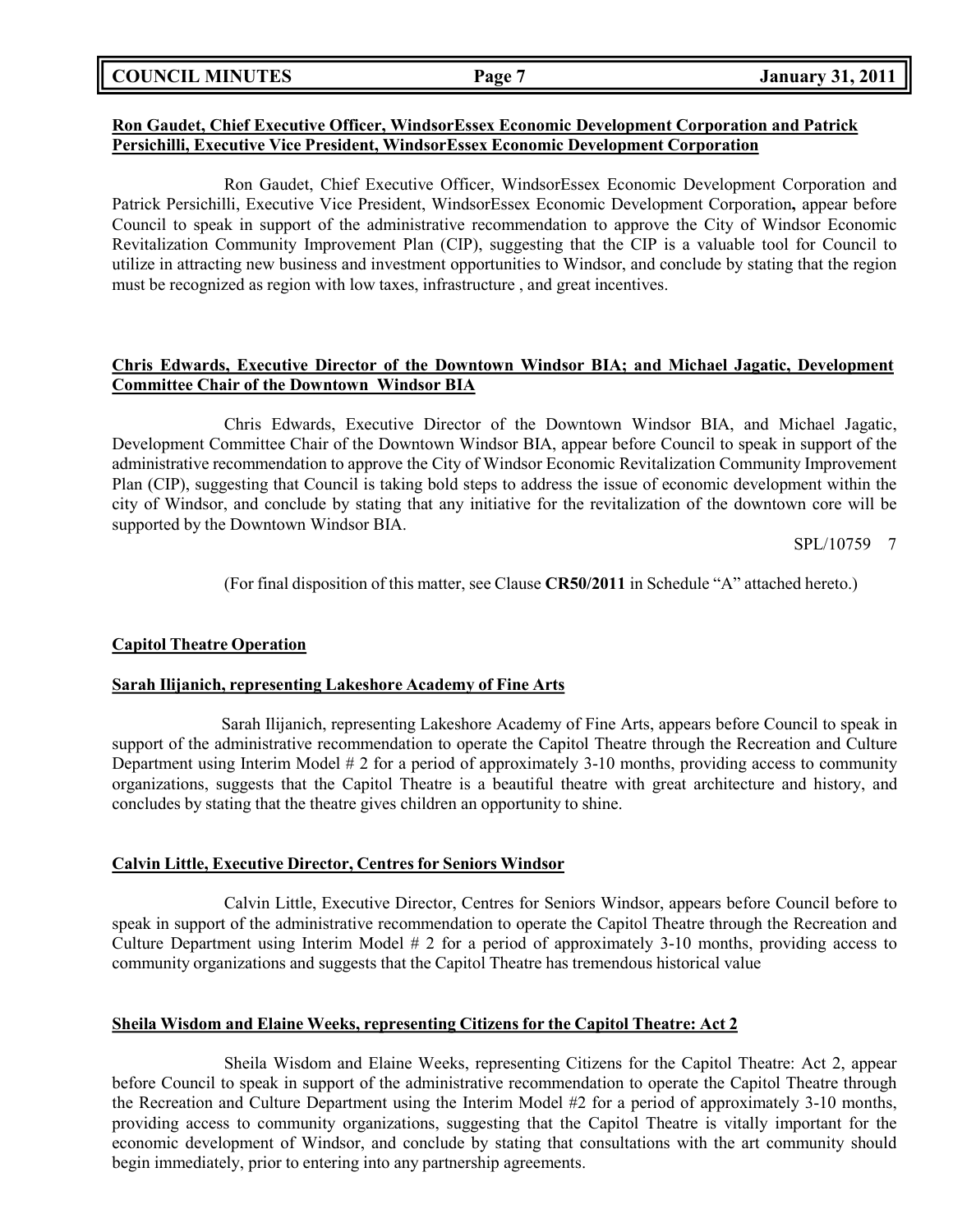**COUNCIL MINUTES Page 8 January 31, 2011**

# **Michelle Mainwaring, representing Galeforce Productions**

Michelle Mainwaring, representing Galeforce Productions, appears before Council to speak in support of the administrative recommendation to operate the Capitol Theatre through the Recreation and Culture Department using the Interim Model #2 for a period of approximately 3-10 months, providing access to community organizations and suggests that Council must support all aspects of culture and recreation, and concludes by stating that if an educational institution secures ownership a monopoly may occur.

# **Christine Burchnall, representing Artcite Inc.**

Christine Burchnall, representing Artcite Inc., appears before Council to speak in support of the administrative recommendation to operate the Capitol Theatre through the Recreation and Culture Department using the Interim Model #2 for a period of approximately 3-10 months, providing access to community organizations, stating that it is important that consultations occur with the art community prior to entering into any partnership agreements, and concludes by stating that Artcite Inc. is interested in continuing with their current rental agreement.

APM/9485 10

(For final disposition of this matter, see Clause **CR53/2011** in Schedule "A" attached hereto.)

## **Regular Business Items (for final disposition of these matters see Schedule "A" attached)**

Nil.

### **Consideration of Committee Report**

Moved by Councillor Halberstadt, seconded by Councillor Hatfield, **M34-2011** That **Report No. 2 of the Small Business Advisory Panel** of its meeting held January 31, 2011, **BE ADOPTED** as presented. Carried.

MB2011

# **By-laws**

Moved by Councillor Maghnieh, seconded by Councillor Marra,

That the following By-laws No. 18-2011 through 23-2011 (inclusive), be introduced and read a first and second time:

- 18-2011 "A BY-LAW TO FURTHER AMEND BY-LAW NUMBER 8600 CITED AS THE CITY OF WINDSOR ZONING BYLAW"
- 19-2011 "A BY-LAW TO FURTHER AMEND BY-LAW 366-2003 BEING A BYLAW TO AUTHORIZE DESIGNATED CITY EMPLOYEES TO ELECTRONICALLY SIGN REAL PROPERTY DOCUMENTS REQUIRING ELECTRONIC REGISTRATION"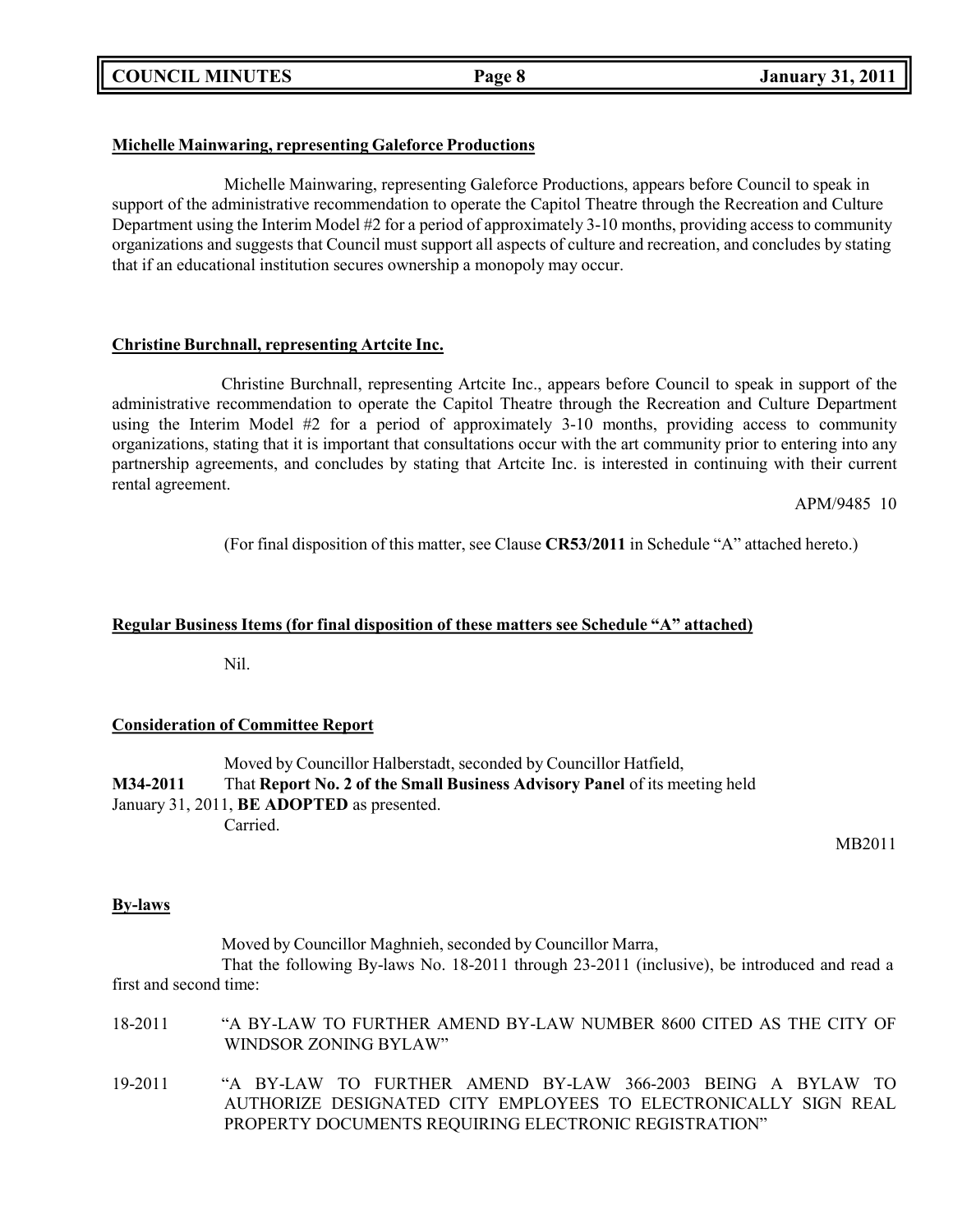### **COUNCIL MINUTES Page 9 January 31, 2011**

- 20-2011 "A BY-LAW TO FURTHER AMEND BY-LAW NUMBER 8600 CITED AS THE WINDSOR CORE AREA ZONING BYLAW"
- 21-2011 "A BY-LAW TO FURTHER AMEND BY-LAW NUMBER 8600 CITED AS THE CITY OF WINDSOR ZONING BYLAW"
- 22-2011 "A BY-LAW TO PROVIDE FOR INTERIM TAX LEVIES FOR 2011"
- 23-2011 "A BY-LAW TO CONFIRM THE PROCEEDINGS OF THE COUNCIL OF THE CORPORATION OF THE CITY OF WINDSOR AT ITS MEETING HELD ON THE THIRTY-FIRST DAY OF JANUARY, 2011"

Carried.

Moved by Councillor Payne, seconded by Councillor Sleiman,

That the Committee of the Whole does now rise and report to Council respecting the business items considered by the Committee:

- **2) Consent Agenda (as amended)**
- **3) Items Deferred**
- **Items Referred**
- **4) Consideration of the Balance of Business Items (see Schedule "A")**
- **5) Committee Reports (as presented)**
- **6) By-laws given first and second readings (as presented)**

Carried.

#### **Notices of Motion**

None presented.

## **Third Reading of By-laws**

Moved by Councillor Jones, seconded by Councillor Maghnieh,

That the following By-laws No. 18-2011 through 23-2011 (inclusive), having been read a first and second time be now read a third time and finally passed and that the Mayor and Clerk **BE AUTHORIZED** to sign and seal the same notwithstanding any contrary provision of the Council.

Carried.

### **Petitions**

None presented.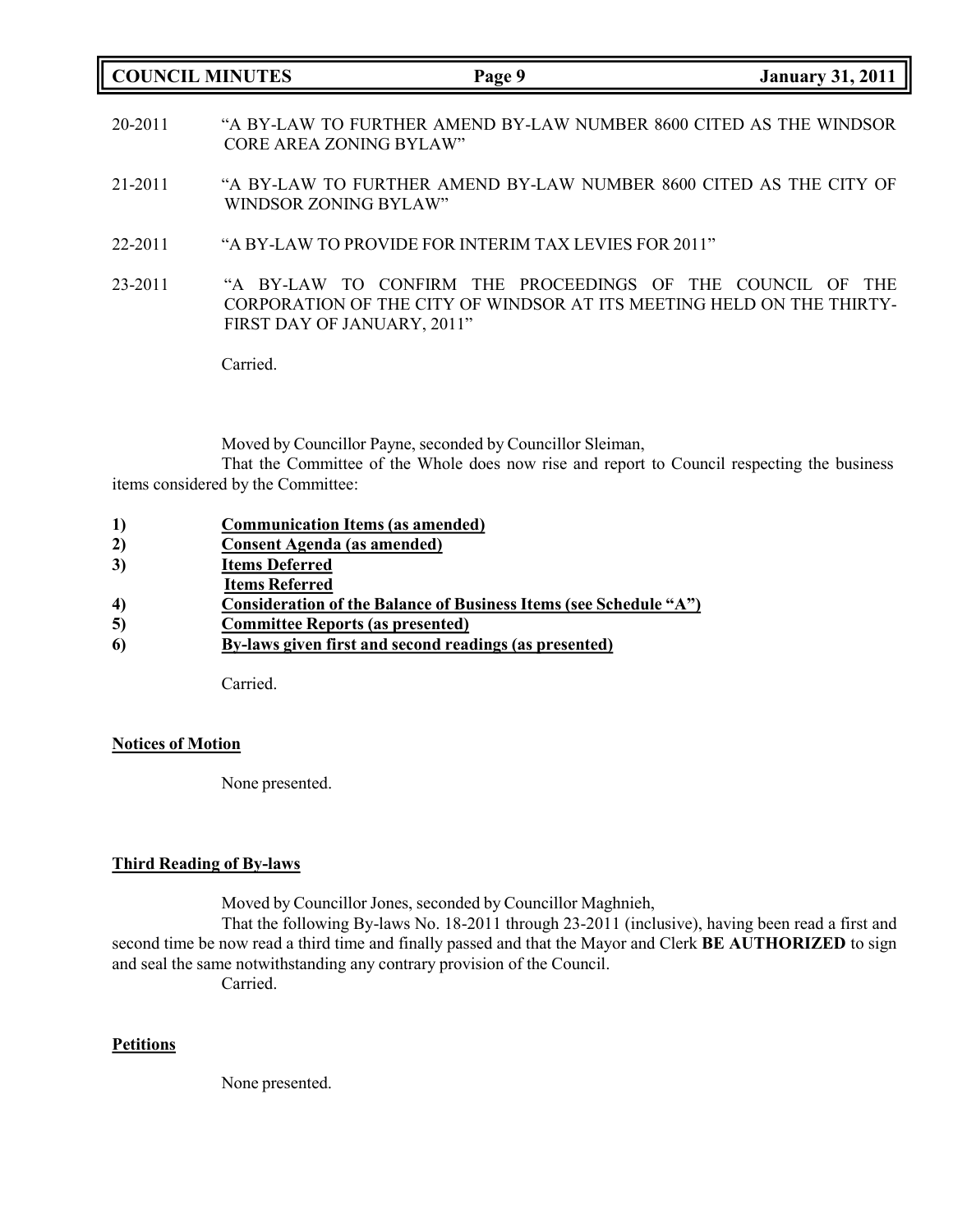**COUNCIL MINUTES Page 10 January 31, 2011**

## **Council Questions**

Moved by Councillor Hatfield, seconded by Councillor Jones,

**M33-2011** That the Council Questions arising from the previous meeting of Council and listed by the Clerk **BE NOW CONSIDERED** for purposes of discussion , and further, that the Administration **BE DIRECTED** to proceed with the necessary actions to respond to the Council Questions consistent with Council's instructions. Carried.

ACOQ2011

### **PROPOSED IN-CAMERA AGENDA FOR FEBRUARY 7, 2011**

Moved by Councillor Maghnieh, seconded by Councillor Marra,

**M35-2011** That the following proposed In Camera Agenda for February 7, 2011 **BE APPROVED**:

| Item No. | Subject                               | Section – Pursuant to Municipal Act, 2001, as<br>amended |
|----------|---------------------------------------|----------------------------------------------------------|
| 1.       | Property matter – lease               | 239(2)(c)                                                |
| 2.       | Legal matter $-$ order                | 239(2)(e)                                                |
| 3.       | Property matter – letter of agreement | 239(2)(a)(f)                                             |
| 4.       | Personal matter - recruitment         | 239(2)(b)                                                |
| 5.       | Legal matter – appeal                 | 239(2)(e)                                                |
| 6.       | Legal matter – appeal                 | 239(2)(e)                                                |
| 7.       | Property/Legal matter – lease         | 239(2)(c)                                                |
| 8.       | Personal matter – agreement           | 239(2)(b)                                                |

and further, that in accordance with By-law 46-2003, the Chief Administrative Officer, in consultation with the Mayor **BE AUTHORIZED** to add matters deemed to be of an urgent or time sensitive nature. Carried.

ACO2011

### **Adjournment**

of the Mayor. Moved by Councillor Payne, seconded by Councillor Sleiman, That this Council meeting stand adjourned until the next regular meeting of Council or at the call

Carried.

Accordingly, the meeting is adjourned at 10:54 o'clock p.m.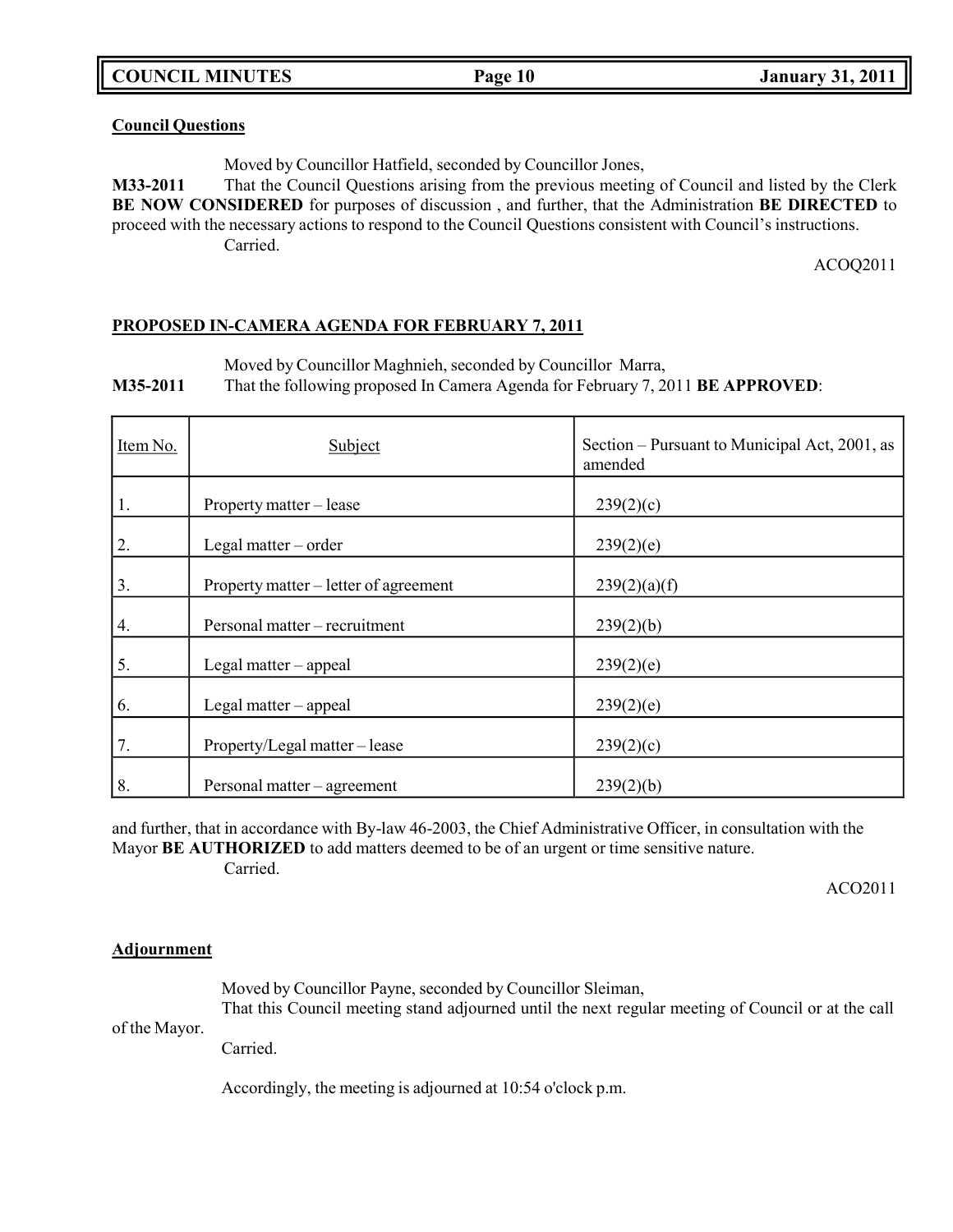**MAYOR**

**CITY CLERK**

**THIS IS A DRAFT COPY**

# **DEPUTY CITY CLERK/SENIOR MANAGER OF COUNCIL SERVICES**

**SUPERVISOR OF COUNCIL SERVICES**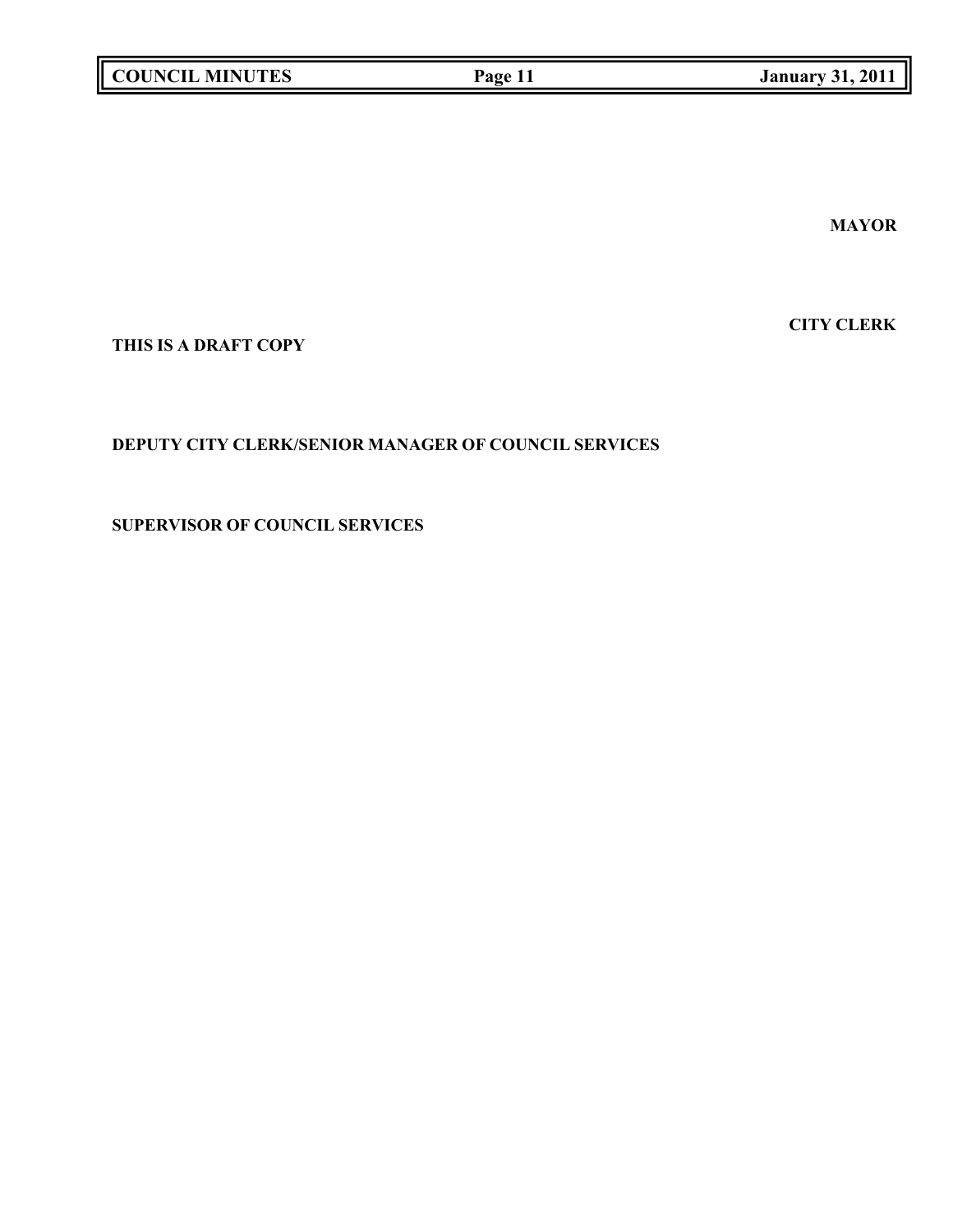# **COUNCIL MINUTES Page 12 January 31, 2011**

Jones Marra

#### CR44/2011

That the report of the City Planner dated January 14, 2011 entitled "Request Automotive Repair Business at 3540 Wolfe Court" respecting the request of Daniel Vollans for an automotive repair business at 3540 Wolfe Court **BE NOTED AND FILED** as the Applicant has withdrawn his application at this time.

Carried.

#### Report Number **15051 MH/9899 1**

Gignac Jones

### CR45/2011

That the Office of the City Engineer's response to CQ82-2010 and CQ83-2010, matters pertaining to the Little River, **BE RECEIVED** for information.

Carried.

Report Number **14986 SW2011 C2**

# Gignac

Jones

### CR46/2011

# A. THAT the report of the City Solicitor regarding the amendment of By-law 366-2003 **BE RECEIVED** for information; and

## *B.* AND THAT By-Law 366-2003 **BE AMENDED** by deleting,

*"...the following named solicitors of the Corporation are authorized to bind the Corporation by signing, by electronic means, any documents on behalf of the Corporation requiring electronic registration relating to the said transaction:*

*George A. Wilkki, City Solicitor Wira Vendrasco, Legal Counsel Patrick Brode, Legal Counsel Mark Nazarewich, Legal Counsel Shelby Dawn Askin Hager, Barrister and Solicitor"*

And inserting in its place the following:

"the City Solicitor, or his or her designate(s), in the City Solicitor's discretion, is authorized to bind the *Corporation by signing, by electronic means, any documents on behalf of the Corporation requiring electronic registration relating to the said transaction."*

And by identifying the foregoing paragraph as paragraph 1.

C. AND THAT By-law 366-2003 **BE FURTHER AMENDED** by inserting paragraph 2 as follows:

*"Transactions completed between November 3, 2003 and January 31, 2011, inclusive, by electronic means in accordance with the by-law or resolution which authorized the transaction, save and except that*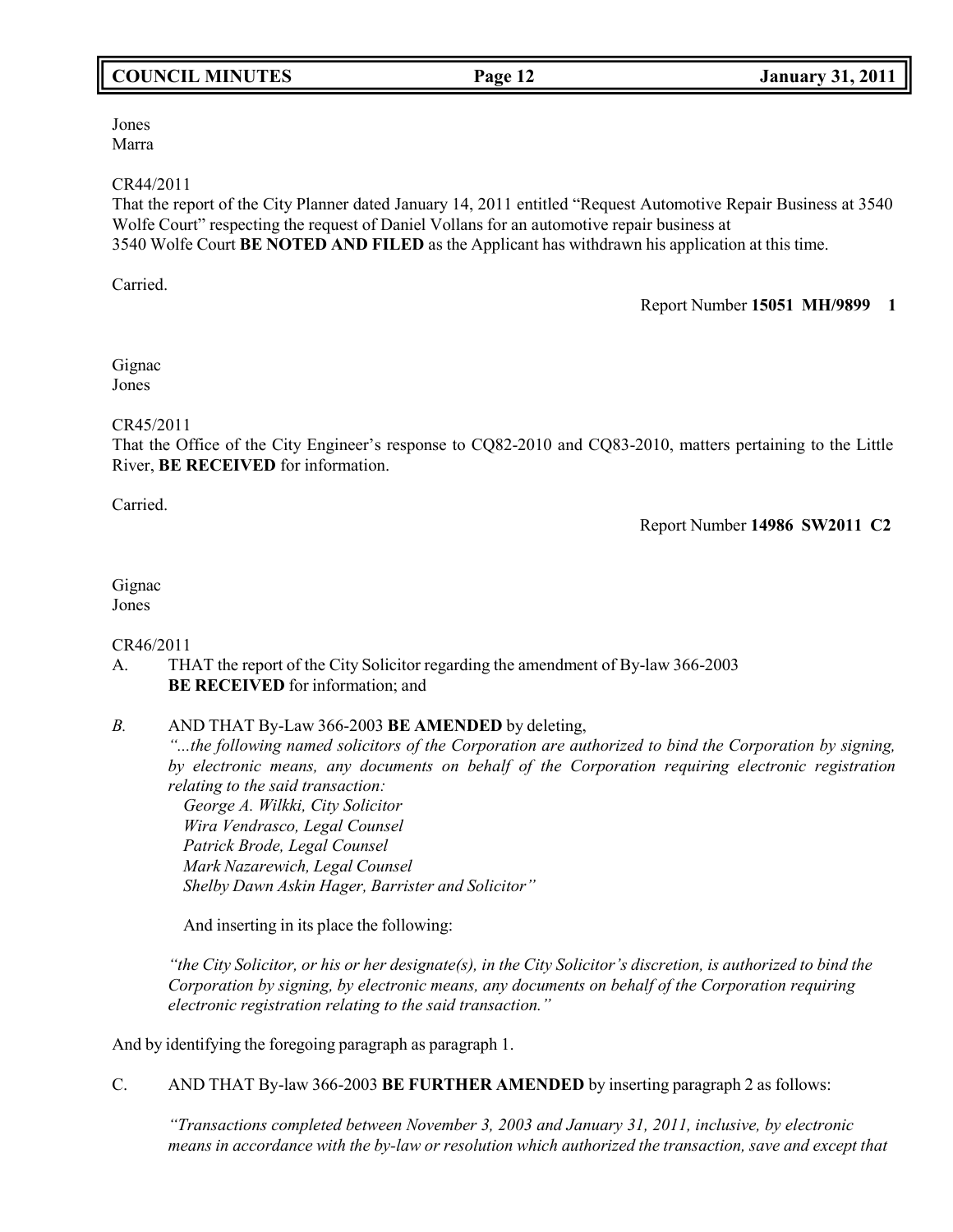|--|

*such transactions were signed electronically by employees other than George Wilkki, Wira Vendrasco, Patrick Brode, Mark Nazarewich, or Shelby Dawn Askin Hager are hereby ratified."*

- D. AND THAT By-law 366-2003 **BE FURTHER AMENDED** by identifying the final paragraph, which states, "this by-law shall come into force and take effect on the day of its final passing" as paragraph 3.
- E. AND THAT amending By-Law # 19-2011 **BE PASSED** at this meeting of Council.

Carried.

Report Number **15057 AL2011 C3**

Marra Sleiman

#### CR47/2011

That the report of the City Planner dated December 13, 2010, entitled "Request for Demolition of Four-Plex Unit at 339-345 Dougall Avenue" **BE DEFERRED** to the February 28, 2011 meeting of Council to allow for the property owner to receive a formal report with findings, including photographic documentation.

Carried.

Councillor Payne discloses an interest and abstains from voting on this matter.

Marra Hatfield

### CR48/2011

That City Council **APPROVE** the waiver of fees request for the Habitat for Humanity relating to the 2011 build project at 1088 Lawrence Avenue and 1094 Dawson Avenue, and that this **BE CHARGED** to the Budget Stabilization Reserve Fund.

Carried.

Report Number **15061 GH/10878 5**

Hatfield Jones

CR49/2011

That the consultant's final report by KPMG, *ABC Governance Review,* regarding a restructuring of the City's Agencies, Boards, Commissions, and Committees of Council (ABC's) dated January 6, 2011, **BE RECEIVED** for information and further;

- 1. That Council **APPROVE** a change in the governance *structure* of Agencies, Boards, Commissions, and Committees by establishing the following presented option:
	- a. Option B (Consultant's recommended option) Executive Committee Model as amended to reflect a (6) six Standing Committees Structure combining Internal Services and

Report Number **15012 SB2011 4**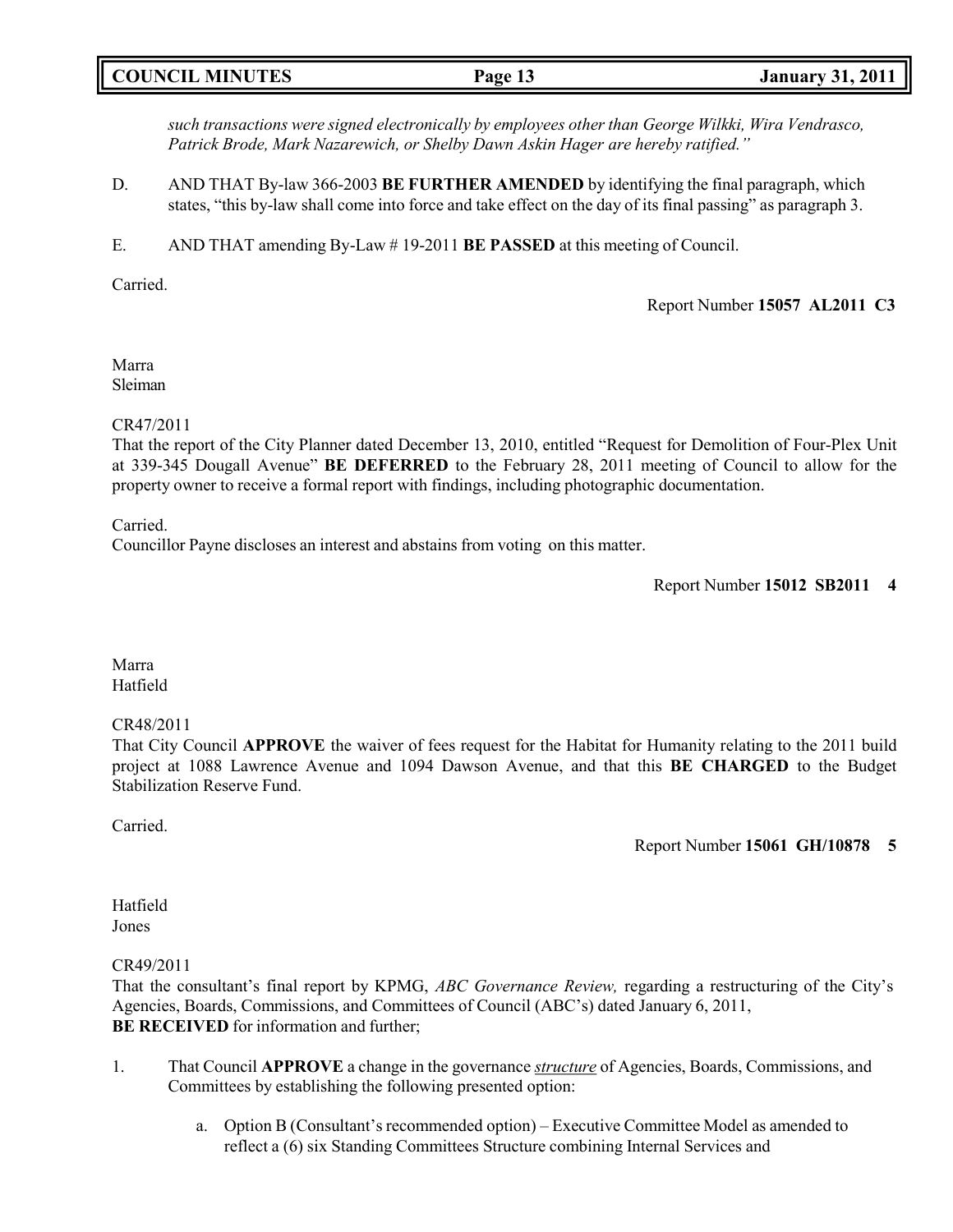# **COUNCIL MINUTES Page 14 January 31, 2011**

Public Engagement Standing Committee with the Executive Committee (as outlined in the consultant's report, Appendix "A");

2. That Council **APPROVE** a change in governance *strategy*, governance process, governance practices, and governance culture for Agencies, Boards, Commissions, and Committees as outlined in the consultant's report, as Appendix "A", and

and further,

- 3. That Council **ADOPT** the "*City of Windsor Council Appointment Policy*" as recommended by the consultant, in the consultant's report as Appendix "B" as amended, to allow for Council to make appointments at their discretion as opposed to limiting their choices to only eligible electors in the City of Windsor, and
- 4. That the City Clerk **BE DIRECTED** to report back to City Council with an implementation plan based on Council direction regarding proposed changes to the governance structure, and that in addition 3 members at large **BE ADDED** to Planning Standing Committee.

Carried.

Report Number **15065 GM/10239 C6**

Appendices Policy

#### Marra Jones

### CR50/2011

- I. THAT the City of Windsor Economic Revitalization Community Improvement Plan **BE APPROVED,** and that the City Planner **BE DIRECTED** to prepare the necessary by-law for final adoption of the Community Improvement Plan; and
- II. THAT the City Planner **BE DIRECTED** to include the changes described by Appendix B to the City of Windsor Economic Revitalization Community Improvement Plan.

Carried.

At the request of the Mayor a recorded vote is taken.

### RESULTS OF RECORDED VOTE:

| l In Favour | Councillors, Gignac, Sleiman, Halberstadt, Payne, Maghnieh, |
|-------------|-------------------------------------------------------------|
|             | Hatfield, Marra, Jones and Mayor Francis                    |
| Opposed     | None                                                        |
| Abstain     | None                                                        |
| Absent      | Councillors Valentinis and Dilkens                          |

Report Number **15059 SPL/10759 7**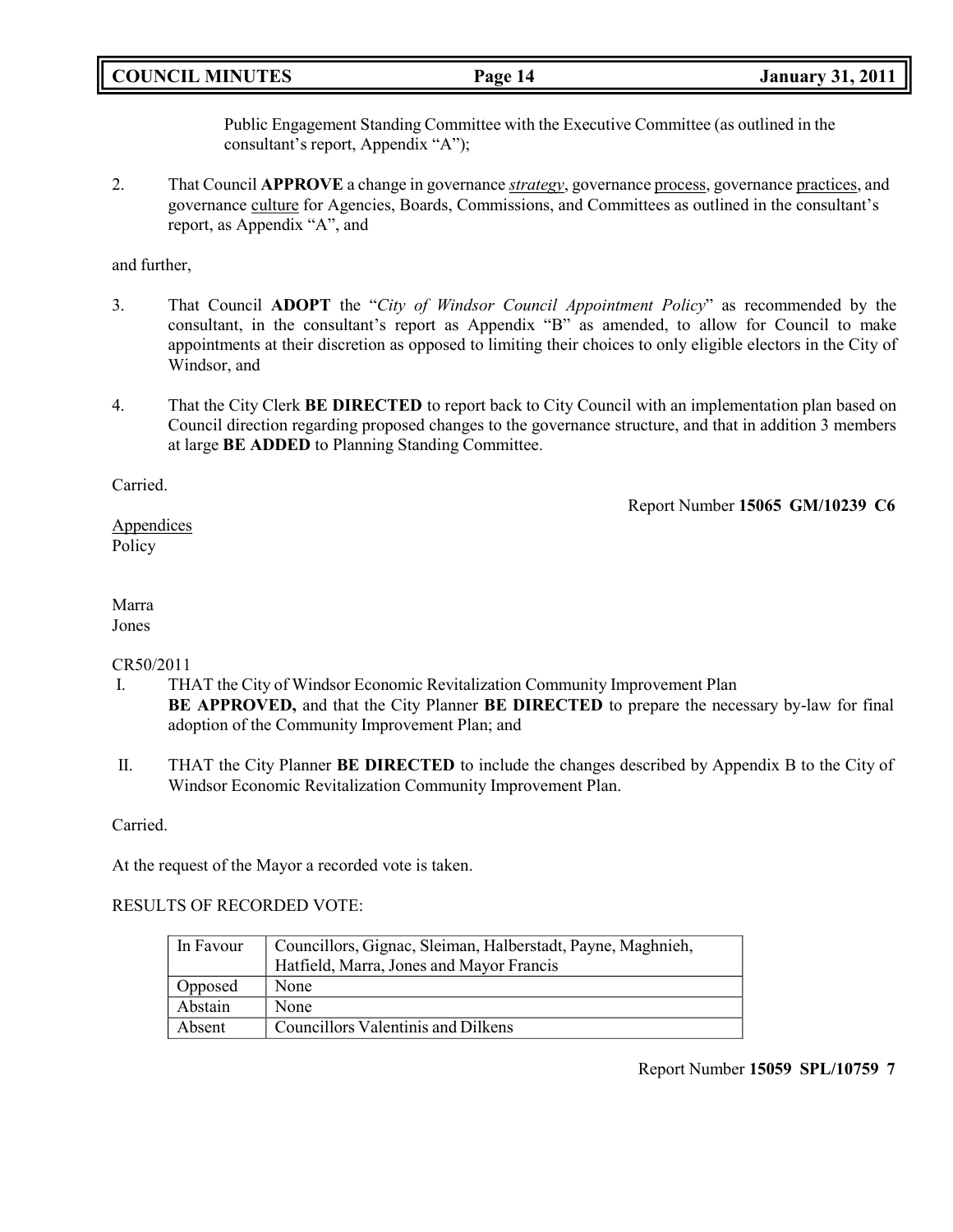# **COUNCIL MINUTES Page 15 January 31, 2011**

Hatfield Sleiman

#### CR51/2011

That the request from Tuscany Oak Ltd. at 11003 Tecumseh Road East for the reduction of development charges in the amount of \$22,865.00 for the construction of two six unit multiple dwellings **BE APPROVED** and **CHARGED** to the Budget Stabilization Fund.

Carried. Councillor Gignac voting nay.

Report Number **15054 ZS/10686 8**

Gignac Jones

### CR52/2011

That Council **INSTRUCT AND AUTHORIZE** the City Solicitor to settle an application brought in the Superior Court of Ontario (Northwest Region) identified as court file number 7161 in accordance with terms proposed in the draft Minutes of Settlement appended as a Schedule to this report and that the City Solicitor **BE AUTHORIZED** to sign the Minutes on behalf of the City.

Carried.

Report Number **15073 AL2011 C9**

Marra Hatfield

#### CR53/2011

That the report from the Executive Director of Recreation and Culture dated January 5, 2011 on the operation of the Capitol Theatre **BE RECEIVED** and further, that Administration proceed with the following actions:

Operate the Capitol Theatre through the Recreation and Culture Department using the Interim Model #2 for a period of approximately 3 - 10 months commencing February 1, 2011, providing access to community organizations as per standard terms and conditions for events on municipal property, at rates comparable to fees charged prior to February 1, 2011; and

That administration immediately **CONSULT** with the arts community prior to entering into any partnership agreement, or community use agreement; and

That an upset limit of \$10,000.00 **BE ALLOCATED** for the purpose of cleaning the theatre, and that this **BE CHARGED** to the Budget Stabilization Reserve Fund.

Carried.

Report Number **15044 APM/9485 10**

City Solicitor